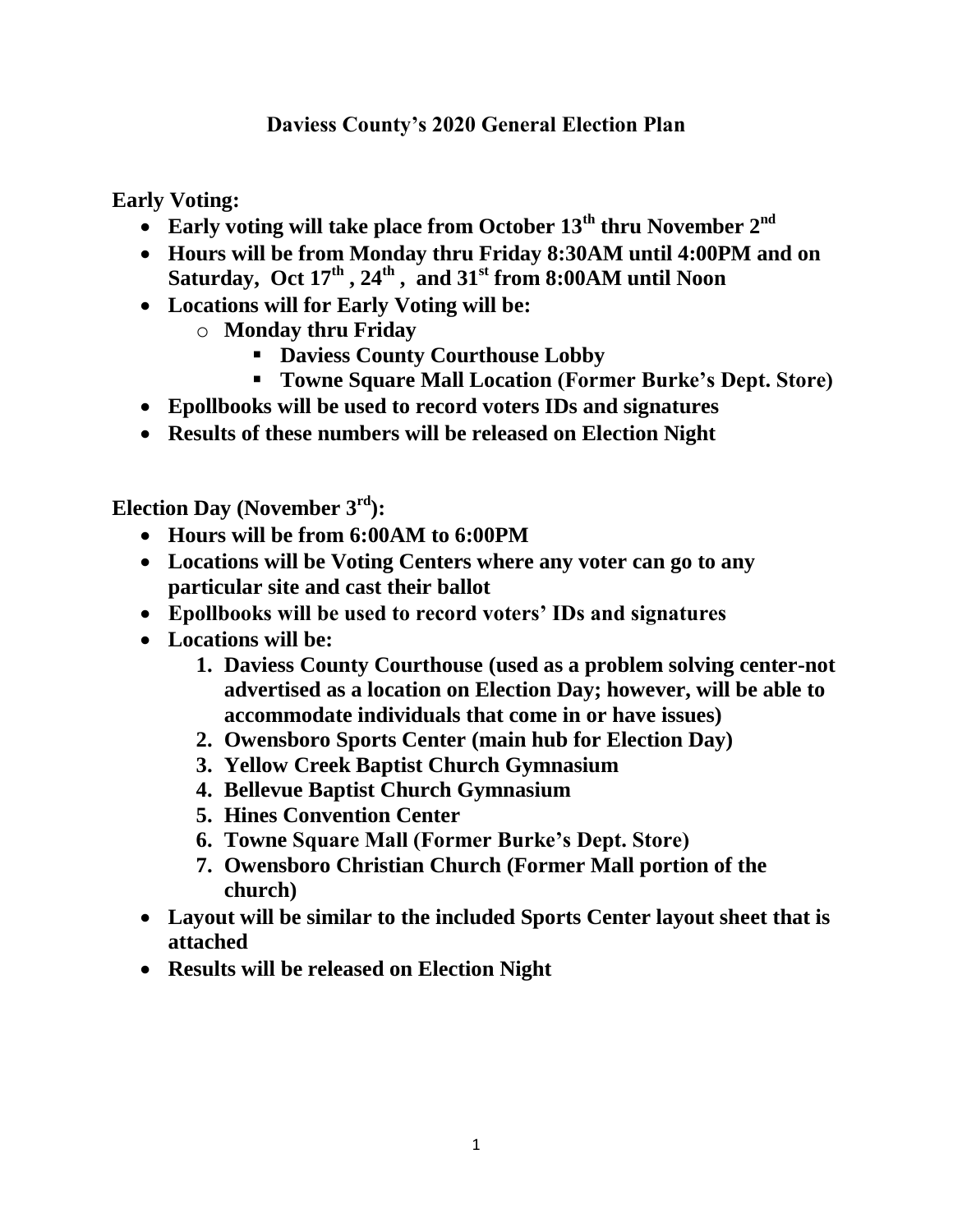**Mail-In Absentee Voting:**

- Requests will be processed through the portal [\(www.GoVoteKY.com\)](http://www.govoteky.com/) **and by phone (270-240-5771) through October 9th. Portal closes down at 10:59PM CST on October 9th .**
- **All ballots will be mailed out within 7 days of receipt of request (Ballots will begin going out by September 18th)**
- **Four temporary workers began the Week of 8/23 and will answer phone calls and process requests until at least 10/9; then we move 2 to the processing team**
- **All Prepping, Mailing, and Processing of any ballots returned to the Clerk's Office will be performed in the EOC (Emergency Operation Center) located in the basement of the Daviess Count Courthouse**
- **Processing team will consist of 8-12 temporary workers beginning September 17th**
	- o **Initial work for the Processing Team will be prepping and mailout of absentee ballot requests with first batch going out around September 18th**
	- o **All mailing out will be completed before any ballots enter the opening process stage**
	- o **Four members of the processing group will work continuously on logging ballots in and verifying signatures as they are returned to our office (each signature will be verified by a Democrat and Republican; and signed-off on by initial or stamp) These ballot envelopes will be securely stored until the opening process stage begins.**
	- o **Once the opening process begins, the ballots will be open by pairs of workers (one R and one D) who will only handle 20 ballots at a time and will complete a log sheet of their 20 ballots. They will list any rejected ballots with a reason before those are separated into bins for their specific reason for rejection. At that point, rejected ballots will be entered into the system for their specific reason and securely stored separately.**
	- o **After the pair completes their 20 ballots, they will scan them into the Escan machine and log on their sheet the specific starting and ending PVT count of their batch.**
	- o **These records will be kept by a processing clerk within the room.**
	- o **A facilitator will be assigned to manage the processing room and will randomly audit the work of the grouped pairs.**